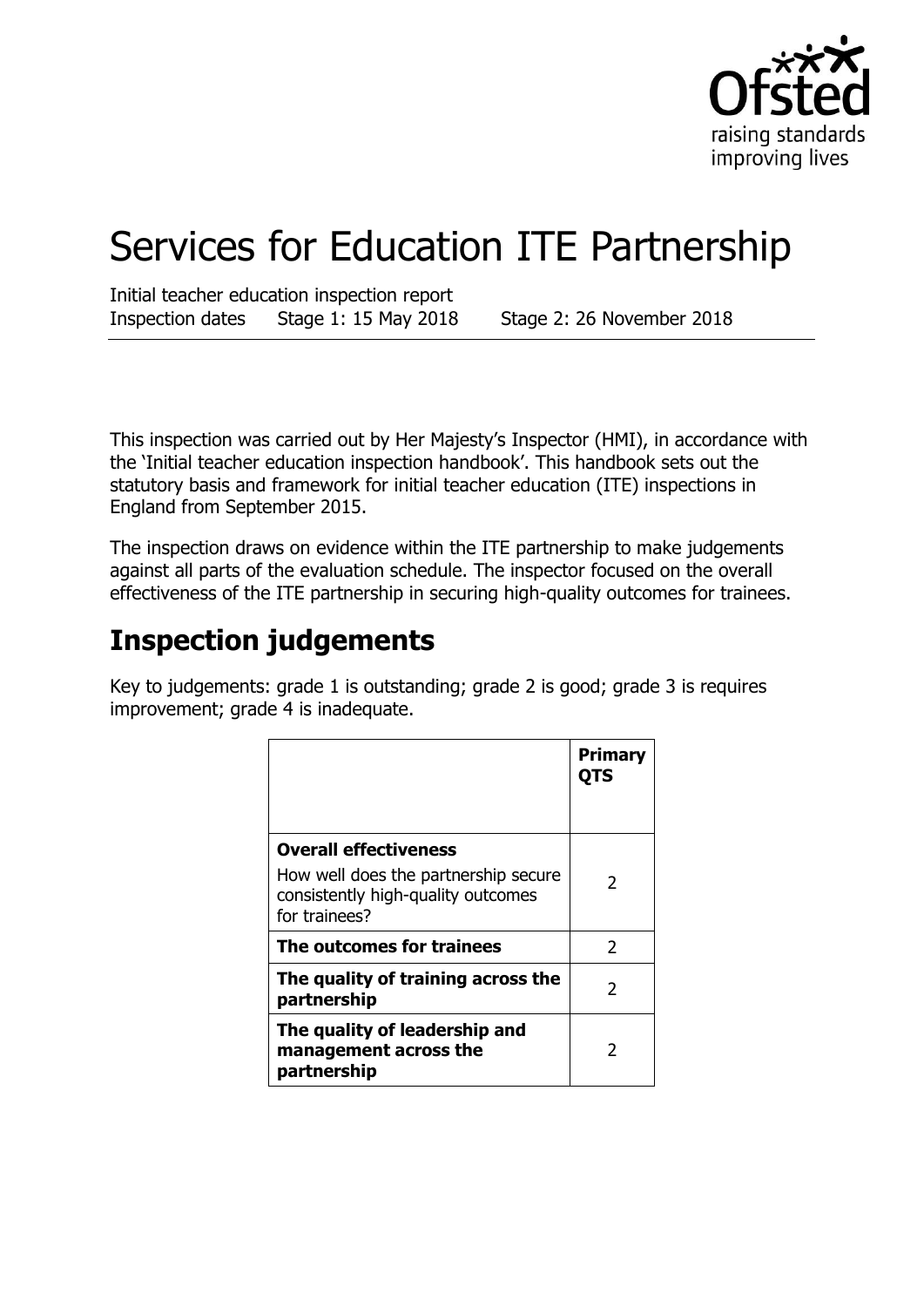

## **The primary phase**

## **Information about the primary partnership**

- Services for Education (SFE) is a school-centred initial teacher training (SCITT) provider. It is based in Birmingham. It offers a School Direct route into primary teaching for both salaried and fee-paying trainees. At the time of stage 1 of the inspection, there were two salaried trainees and nine fee-paying trainees.
- Trainees who successfully complete their training are awarded qualified teacher status (QTS). The course lasts for one year.
- The SCITT currently has 14 schools in its partnership; all are based in Birmingham. Greenholm Primary School is the lead school and main training centre.
- Numbers of trainees are small. In 2017/18, there were 11 primary trainees on the programme. This year, there are 12 trainees.
- Initial teacher training (ITT) was previously managed by Birmingham Advisory Support Services, which was inspected in March 2012. SFE took over the management of the service in September 2013. There have been significant changes since the previous inspection, including three different managers. Training for secondary teaching is no longer offered.
- The SCITT is charity-based and offers reduced course fees of £6,000 per annum.

## **Information about the primary ITE inspection**

- During stage 1 of the inspection, the inspector visited two schools and observed three trainees teach. Two of these trainees were re-visited as newly qualified teachers (NQTs) during stage 2.
- During stage 2 of the inspection, the inspector visited three schools and observed four NQTs teach. Two NQTs visited were employed in non-partnership schools and in a different local authority.
- During both stages of the inspection, the inspector held discussions with trainees, NQTs, school-based mentors and headteachers. The inspector also met with members of the operational management group and the strategic management group. Daily contact was made with the SCITT programme manager and regular feedback provided to the head of the school support service. A meeting was also held with the chief executive officer of SFE.
- $\blacksquare$  The inspector reviewed a range of documentation, including 11 responses to the trainees' online questionnaires for summer 2018, training files and pupils' books. In addition, the inspector examined: the provider's self-evaluation of the partnership and improvement plan; training and induction documents; assessment information; mentors' feedback; and trainees' evaluations of training sessions.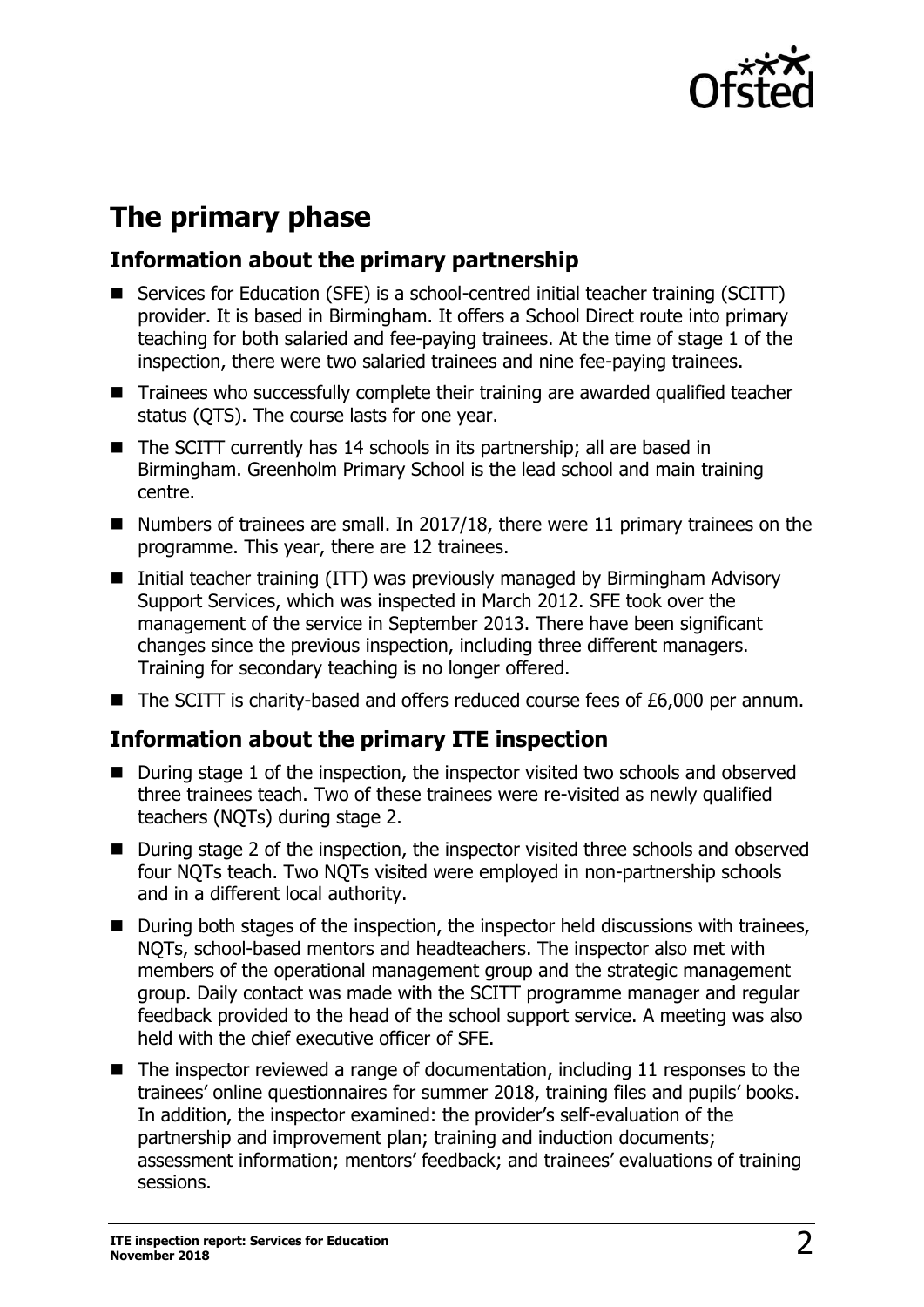

■ The inspector reviewed career entry profiles, external quality assurance reports and the actions taken by leaders and managers in response to areas identified for improvement at stage 1 of the inspection.

### **Inspection team**

Heather Simpson HMI, lead inspector

## **Overall effectiveness <b>Grade:** 2

### **The key strengths of the primary partnership are:**

- Leaders have a strong focus on sustaining and improving the quality of training across the partnership. They are hard-working, dedicated and committed to the continual pursuit of high-quality outcomes for trainees.
- The partnership successfully recruits trainees who are dedicated, reflective and committed to becoming excellent and skilled primary teachers. Many bring much expertise to their training and adapt quickly to the demands of the programme and placements.
- Good-quality training ensures that trainees are 'school-ready' and able to teach across the range of the primary curriculum. They use a number of strategies well to develop pupils' abilities in phonics, reading and early mathematics.
- $\blacksquare$  Trainees have very positive views about their training, the programme and the guidance provided by tutors and mentors. They readily act on feedback in order to improve their practice. Their professional attitudes and attributes underpin the strong gains they make against the teachers' standards.
- Trainees collect a wide range of evidence of pupils' learning and record their results in well-organised files. This helps demonstrate how they meet all the teachers' standards. Outcomes for trainees are consistently good.
- Partnership schools provide good-quality learning experiences and high-quality mentoring for trainees to develop their professional abilities. A good range of schools, serving different neighbourhoods, make up the partnership.
- The provider and school mentors ensure that assessment grades are accurate through systematic checking of trainees' teaching and the evidence collected in their files.
- Trainees develop effective and appropriate strategies to manage pupils' behaviour. They establish clear rules and routines and act as positive role models for pupils. This contributes to the calm, safe and purposeful learning environment they create for pupils.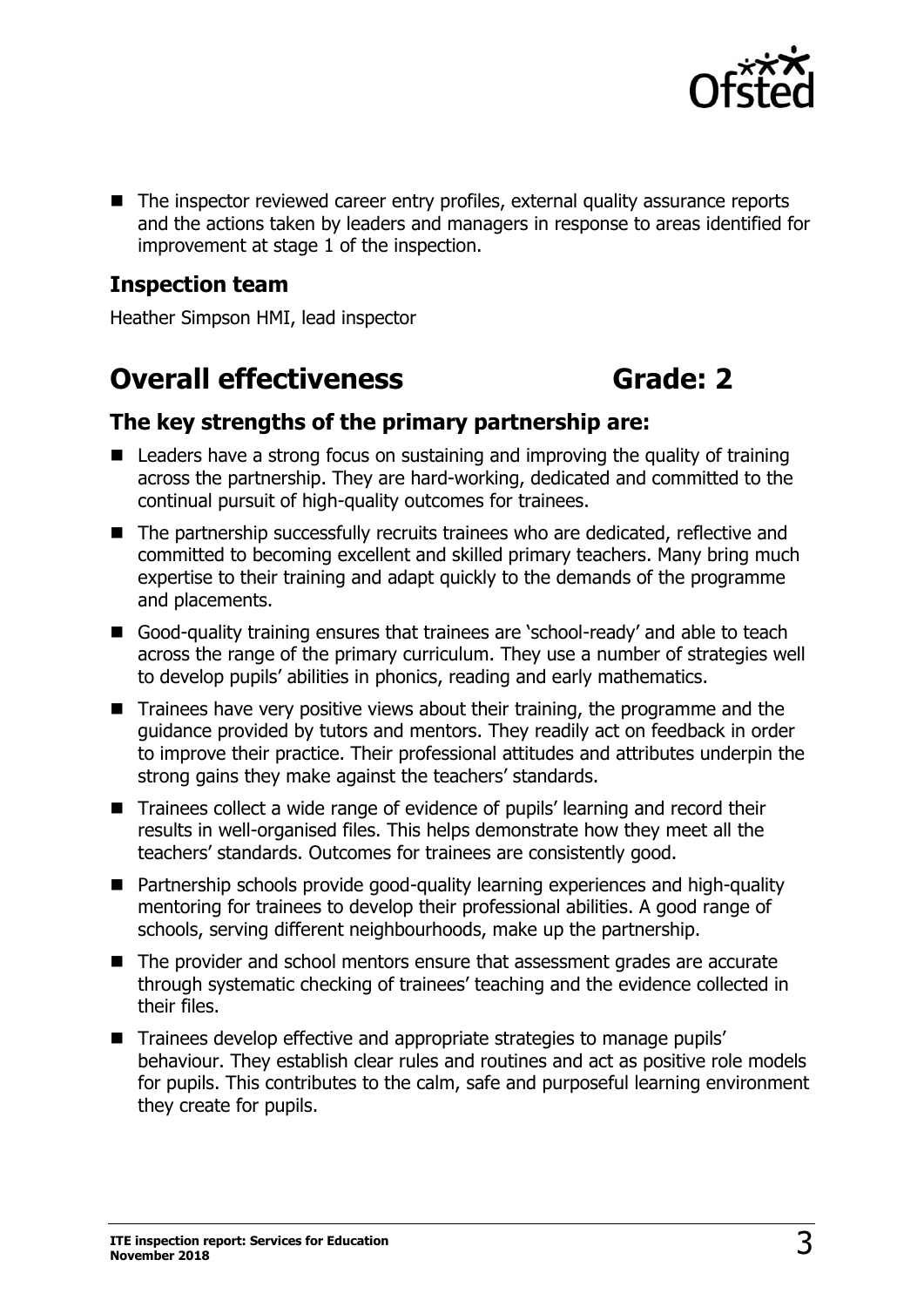

### **What does the primary partnership need to do to improve further?**

### **The partnership should:**

- extend opportunities for trainees to teach, and be observed teaching, a wider range of subjects in addition to English, mathematics and science
- continue to develop trainees' understanding of how to adapt their teaching to enhance the learning and progress of pupils who have different needs, especially disadvantaged pupils and the most able
- $\blacksquare$  improve the quality of information sent to employing schools so that NQTs are able to build on their strong training more effectively.

## **Inspection judgements**

- 1. SFE leaders and partnership schools share an ambition for excellence and demonstrate high levels of commitment and dedication to ensuring that trainees are thoroughly prepared for their careers in teaching. Leaders have a clear vision for the future and are relentless in their pursuit of the highest quality of training.
- 2. The programme manager coordinates the partnership very effectively. He is ably supported both by the previous and current course tutors. Together they provide strong pastoral support for all trainees. They are very responsive to issues that arise. For example, where placements are not suited to individual needs, alternative high-quality provision is quickly sought and additional time given to ensure that trainees' confidence is not diminished and that they do not lose any ground.
- 3. Leaders responded quickly and positively to address the emerging findings raised at stage 1 of the inspection. This illustrates their proactive and reflective approach to their work. For example, the programme was reviewed and additional sessions added to ensure that trainees received input on the full range of primary subjects and a greater understanding of mastery in English and mathematics. External quality assurance and training were also commissioned to provide greater levels of challenge and support for leaders and provide an objective view of systems in place. Actions taken have already begun to show greater impact on trainees' knowledge and skills and leaders' accountability.
- 4. Leadership and management have been further strengthened since stage 1 of the inspection. The strategic management group, made up of headteachers from partner schools, has been rejuvenated. It is now providing greater support and challenge to the partnership and is involved fully in formulating and checking documentation, including the self-evaluation document and development plan. New members joining the group are highly experienced and knowledgeable about the requirements of the programme. They show an equal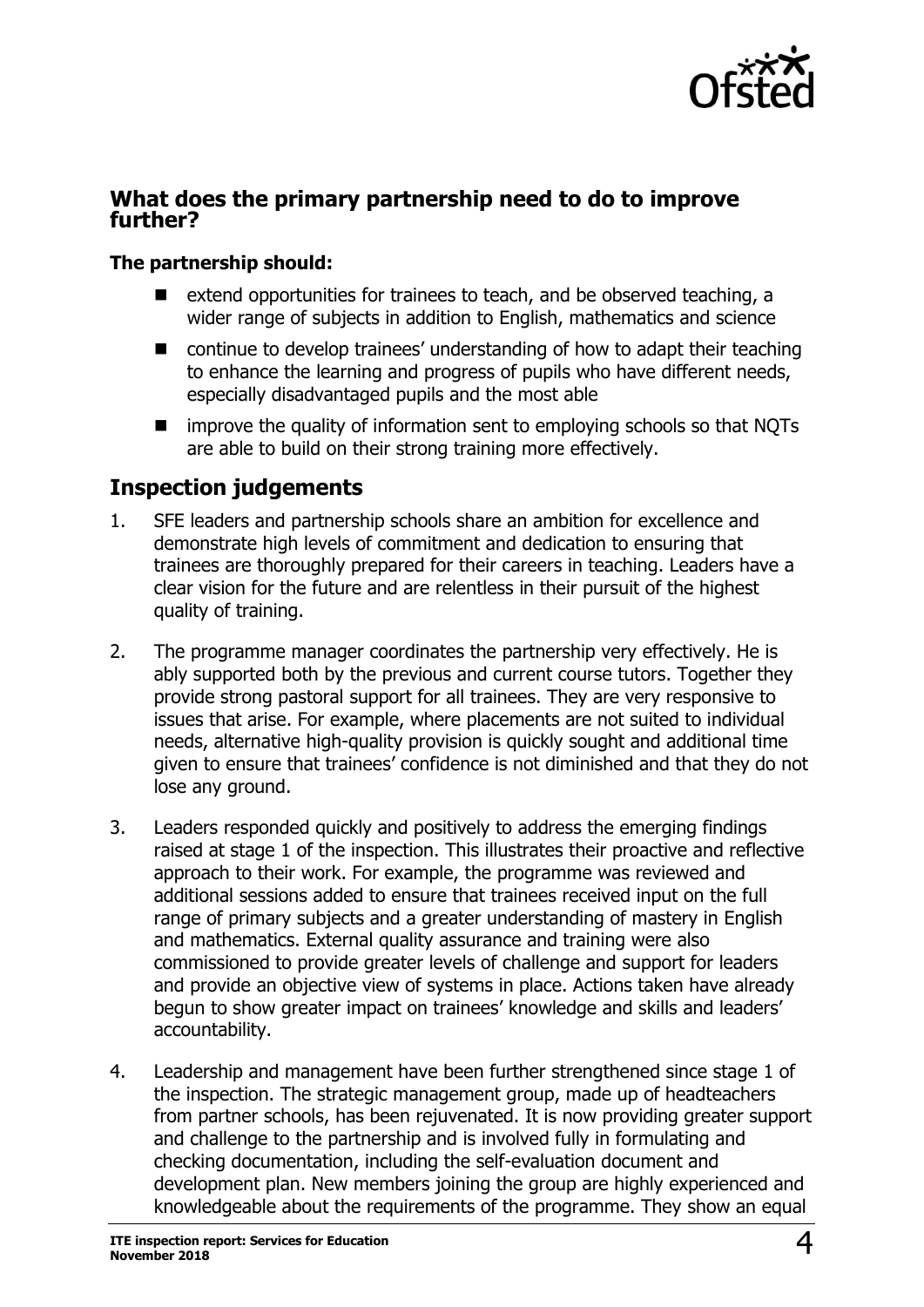

commitment and desire to produce high-quality NQTs. SFE has also created an operational management group made up of school mentors who contribute to shaping the programme. This revised structure has increased levels of individual contribution from members and has led to greater accountability.

- 5. Leaders' self-evaluation of the partnership's strengths and weaknesses is accurate and honest. Their thorough and detailed collection and analysis of data and the very good use of stakeholder feedback support their views. A detailed and considered improvement plan has been drawn up to address the issues identified. It is used well to make the changes needed to sustain or further enhance trainees' outcomes. As a result, the partnership demonstrates a good capacity to improve further.
- 6. The scope, reach and impact of the partnership continue to grow as new schools join the partnership. Leaders are overwhelmingly proactive in making both minor and major changes to training to make sure that current and former trainees receive the best experiences possible. This includes expanding the range of schools within the partnership, including more who are working in challenging circumstances and those who are part of multi-academy trusts.
- 7. The partnership ensures that trainees are superbly prepared for their careers in teaching. Employing headteachers recognise the strong knowledge, understanding and skills that NQTs bring to their schools. They describe NQTs as being good 'team players' with a strong willingness to ask for and act upon advice. They confirm that NQTs are well prepared for their employment and responsibilities. Trainees acquire a strong understanding of strategies and approaches that they draw upon in their posts as NQTs. They quickly establish themselves as respected professionals and role models for pupils in their care.
- 8. Procedures for recruiting and selecting trainees with the potential to become excellent teachers are effective. The lead school carefully coordinates and manages this aspect. It ensures that applicants offered places are suited to working with children. A range of activities is used to assess interviewees' skills and knowledge, including their use of standard written and spoken English, to ensure that they model accuracy in the classroom. The effectiveness of selection procedures is evident in the high employment rate and low number of withdrawals from the programme.
- 9. The course tutor and school mentors regularly monitor and assess trainees' progress. Regular observations, discussions and assignments are used to gauge how well trainees are meeting the teachers' standards. Well-targeted feedback enables trainees to address areas for improvement. The partnership's tracking document shows that trainees make good progress during their training and all exceed the required standards by the time they complete the programme.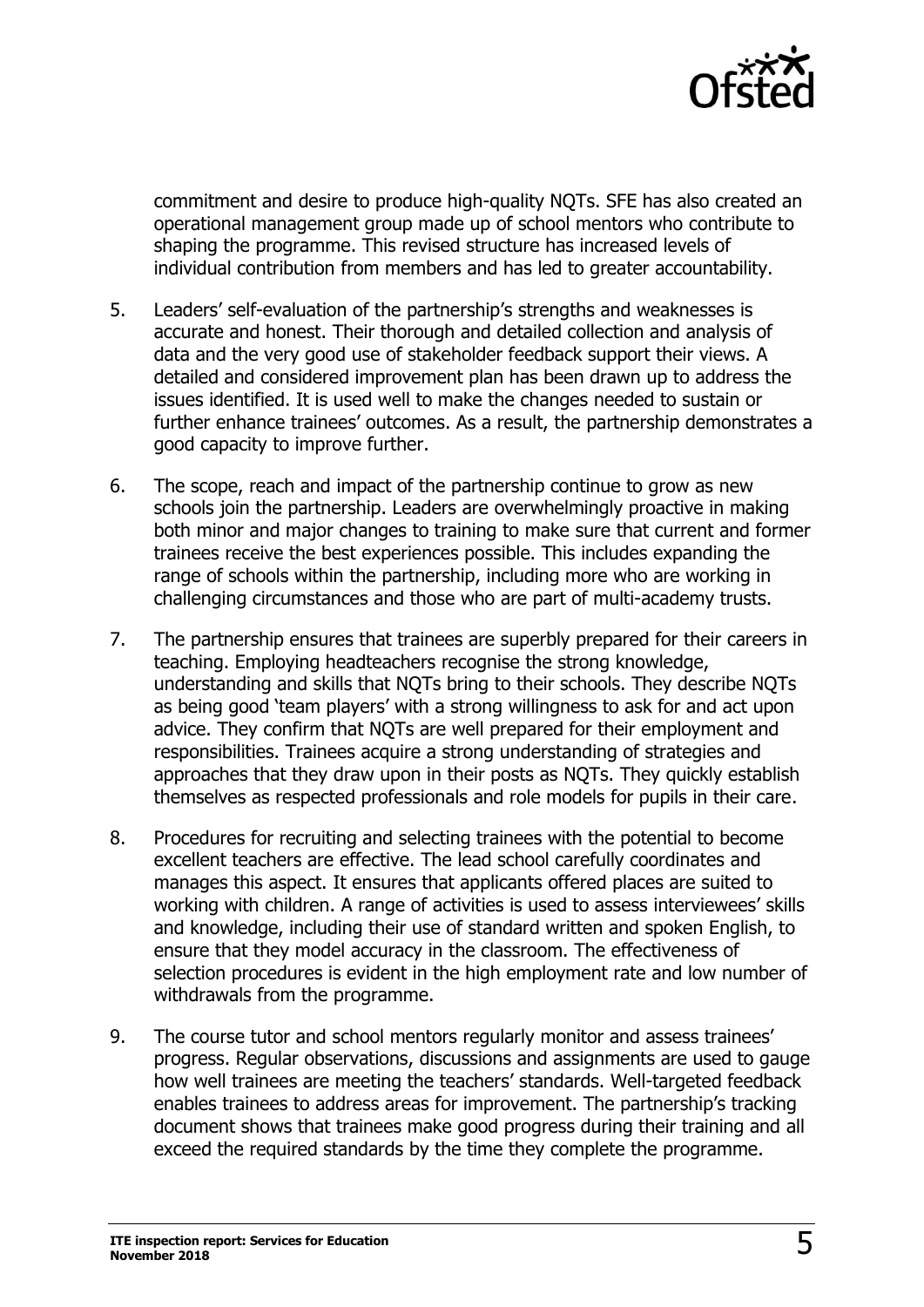

- 10. SFE leaders are aware of, and mindful of, trainees' workload and well-being. They have adapted and reduced the time spent on course assignments and have minimised the number of lesson plans trainees need to complete. They provide clear advice on marking and feedback and how this can be managed efficiently. Additional individual support is also always available, and trainees report how approachable and supportive the programme manager and tutor are.
- 11. High-quality training ensures that trainees constantly see the links between theory and practice. Frequent opportunities for trainees to apply what they have learned in a wide and diverse range of schools, including those in challenging socio-economic circumstances, were cited by trainees and NQTs as strengths. The approach to course assignments has been changed this year to instil this connection even further. Task-based activities have been introduced to replace formal written assignments. Trainees draw on their creative and collaborative skills to present their action research findings. For example, working in groups, trainees produced posters to depict 'how pupils learn'. The results were then presented to their peers as part of their autumn assessment. This new approach enables trainees to transfer the skills and strategies used in their own learning to their daily teaching. It has also successfully reduced their workload.
- 12. Centre-based training at the lead school is delivered well by experienced practitioners within the partnership, SFE leaders and external specialists. Training focuses sharply on developing strategies and knowledge to teach different subjects, manage pupils' behaviour and be vigilant to safeguarding issues. As a result, trainees have a well-developed knowledge and understanding of the primary curriculum and how children learn, behave and develop. They realise the importance of pupils feeling safe at school and the actions they must take where concerns are raised. Evaluations of their training are exceptionally positive. They show that sessions delivered are equally well received. On the rare occasions that training is less effective, leaders act and change who or how a session is delivered.
- 13. While almost all trainees were found to have had some experience of teaching the full primary curriculum, a very small number have not had an opportunity to teach physical education (PE). NQTs commented that, during their training, opportunities to teach, assess and receive feedback on non-core subjects, such as art, music or PE, were less extensive. Trainees' files confirm that this is the case. Leaders have already begun to respond to this feedback. Contact has been made with an external consultant and discussions held with the course tutor to review this aspect.
- 14. Trainees receive good training in the teaching of early reading and phonics. They have good subject knowledge and maximise every opportunity to integrate pupils' reading and phonics knowledge into other lessons.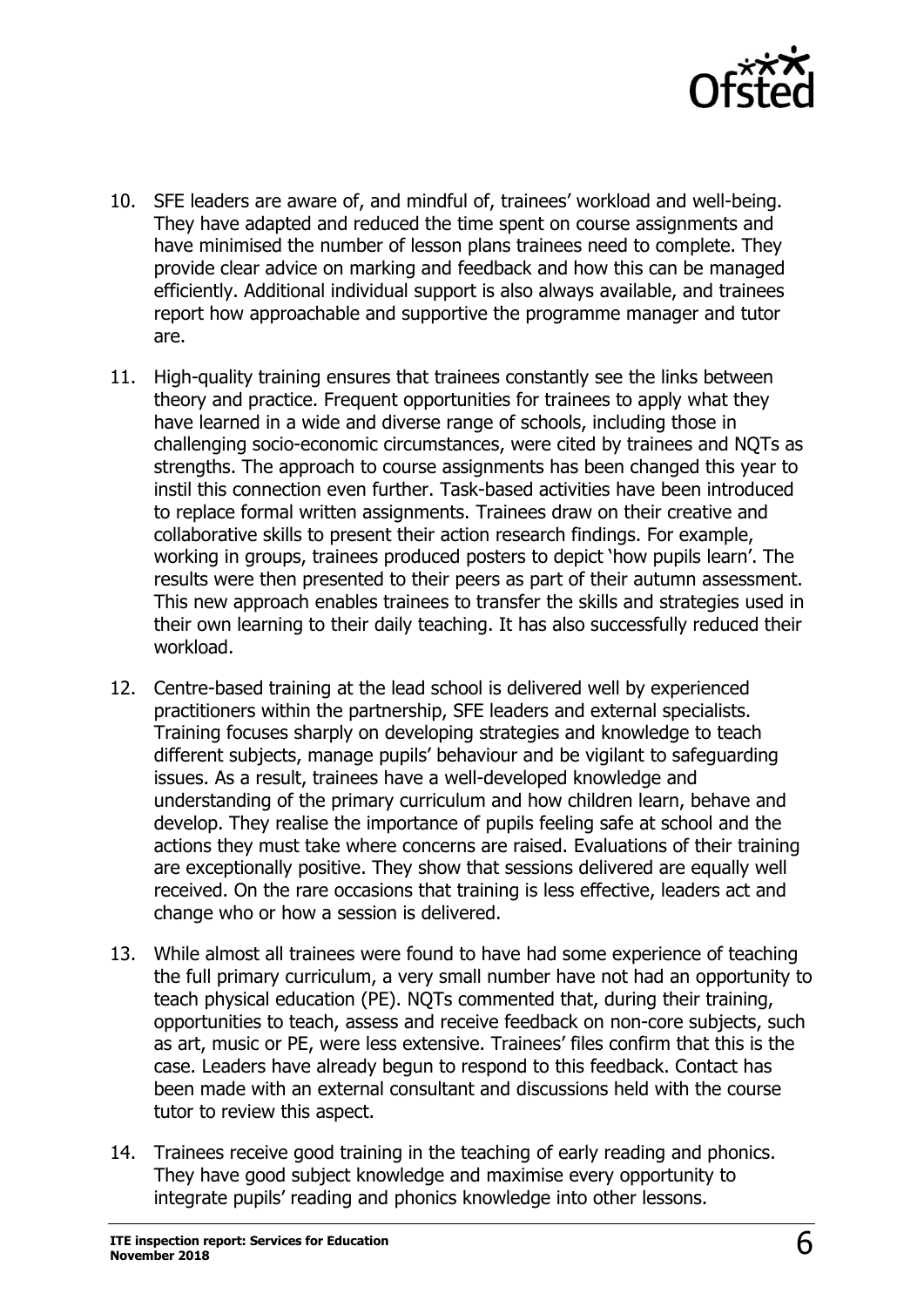

Assignments are also linked to this aspect to help trainees evaluate the impact of their teaching on pupils' progress in early reading and phonics. For example, trainees select a group of pupils to whom they will teach a series of phonics lessons. They assess them at the outset and then again after a series of lessons. Not only does this help trainees to evaluate the impact of their teaching but adds to and extends their use of assessment.

- 15. Trainees and NQTs have a suitable level of confidence and competence in teaching mathematics. They have good subject knowledge and are aware of the range of approaches, available resources and the necessary skills to secure pupils' development. They have had further training on teaching at greater depth in mathematics and there was some early evidence of this seen in pupils' books during stage 2 of the inspection. Occasionally, the slow pace of lessons and lack of challenge prevent pupils, particularly the most able, from making the progress of which they are capable.
- 16. Trainees and NQTs have a good understanding of how to meet the needs of pupils who have special educational needs and/or disabilities. Many spoke positively about the impact of their visit to a special school during their training to observe how teachers manage and cater for pupils' individual needs. They are also adept and skilled at catering for pupils who speak English as an additional language. Trainees and NQTs adapt activities well and deploy teaching assistants effectively. This ensures that pupils who have additional needs receive the support needed to make good progress.
- 17. Trainees are less proficient at meeting the needs of the most able pupils. Occasionally, lessons lack pace and questions posed do not promote deeper thinking. Work in pupils' books shows that expectations are sometimes too low and work is not challenging enough. As a result, the most able pupils do not build sufficiently on their existing skills and knowledge or make the progress they should. Trainees and NQTs also have limited knowledge and understanding of their role in tackling achievement gaps for disadvantaged pupils. This is because this information has not been shared well enough during their training.
- 18. The partnership makes sure that trainees benefit from suitable and good-quality school placements. These provide valuable opportunities to learn from good and outstanding practitioners. Effective mentoring and support enable trainees to be immersed quickly into teaching and accepted readily as members of staff. Experience in contrasting school placements ensures that NQTs are well prepared to work in schools serving diverse communities and those in challenging socio-economic circumstances. The recent expansion of the partnership has led to an increased opportunity for trainees to work in schools that Ofsted judges to require improvement in order to be good.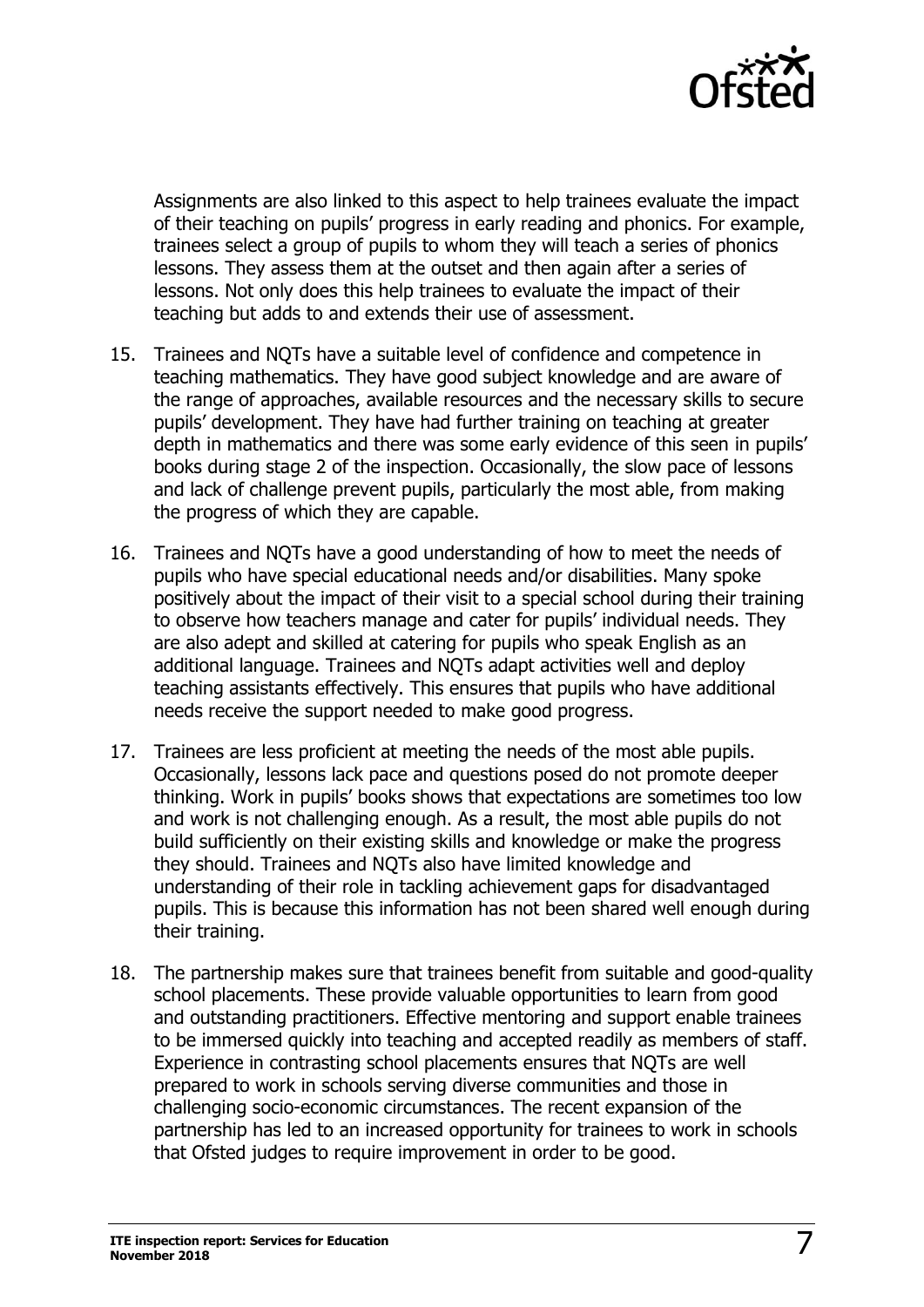

- 19. Very effective oral and written feedback from well-trained mentors is enabling trainees to make good progress. Mentors are enthusiastic about their roles and take their responsibility seriously. They provide good-quality practical advice and rightly focus on pupils' progress. Through mentors' patience and empathy, together with encouragement, precise feedback and suitable targets, trainees are able to reflect, adapt and improve their practice. The programme tutor provides ongoing training for mentors. Regular visits and joint observations of trainees between mentors and the tutor are used to check that judgements are accurate. External moderation carried out at the end of the programme shows this to be the case.
- 20. Most trainees and NQTs have high expectations, which are reflected in the quality and presentation of classroom displays and work in pupils' books. Trainees and NQTs have a good presence in the classroom and quickly earn pupils' respect and trust. The strong rapport they establish with pupils, other staff and parents leads to warm relationships, calm classrooms and happy pupils who enjoy their learning. Trainees' files are well organised and provide convincing evidence to show that they are meeting each area of the teachers' standards.
- 21. Trainees and NQTs demonstrate well-developed skills in managing pupils' behaviour. Discerning use of praise, consistently high expectations of what pupils can achieve and the setting up of agreed rules and routines all help trainees and NQTs to maintain discipline and instil effective attitudes to learning.
- 22. Trainees are astute and honest in their evaluations of their abilities. They create a career profile entry at the end of their training which identifies their own strengths and weaknesses in relation to the teachers' standards. While these are checked by SFE leaders, they are not translated into specific targets or sent to employing schools. The onus rests on the trainee to inform their employers of their final grade and areas for development. This lack of communication and transfer of transition information to the employing school reduces the NQTs' ability to get off to a swift start and does not add any value to the start of their teaching career. SFE leaders are aware of this issue and are keen to address it.
- 23. At the end of their training programme, all trainees exceed the minimum expectations of their practice as set out in the teachers' standards. Overall, trainees demonstrate a good quality of teaching. A good proportion complete the programme with the highest levels of attainment. As the numbers of trainees are small, it is not possible to determine if there are discernible differences in attainment between different groups.
- 24. Completion rates are increasing year on year. Almost all trainees complete their training. The small number who leave the course receive substantial support before they do so. Leaders do everything in their power to help a trainee reach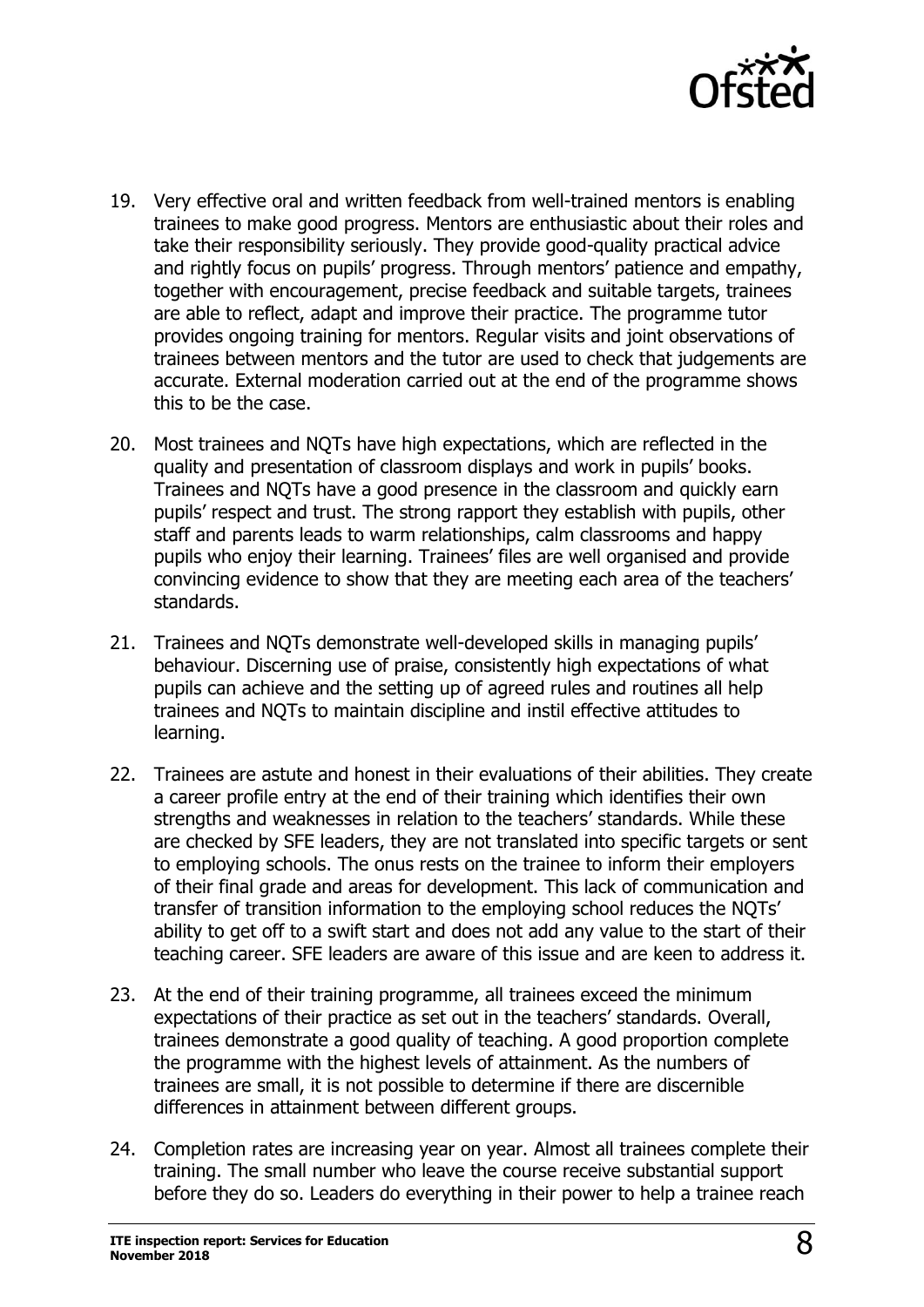

the standards required. However, they are clear that where trainees do not invest the time, effort and commitment needed, they have no hesitation in asking them to leave the course as they do not meet the requirements to become a good teacher. SFE makes a strong contribution to the supply of good and better teachers in local schools.

- 25. In 2016 and 2017, all trainees who completed the course gained employment at the end of their training. A very small number of trainees in 2018 chose not to seek employment as teachers immediately for personal reasons. However, all former trainees are eminently suitable for careers in teaching and met the teachers' standards at a good level.
- 26. The partnership fully complies with the ITT criteria. It has robust systems in place to check and verify that trainees have the relevant qualifications. It also meets all relevant safeguarding and other statutory requirements for promoting equality and diversity.

## **Annex: Partnership schools**

The following schools were visited to observe trainees' and NQTs' teaching:

Gossey Lane Junior and Infant School, Birmingham Great Bridge Primary School, Sandwell Greenholm Primary School, Birmingham The Cape Primary School, Sandwell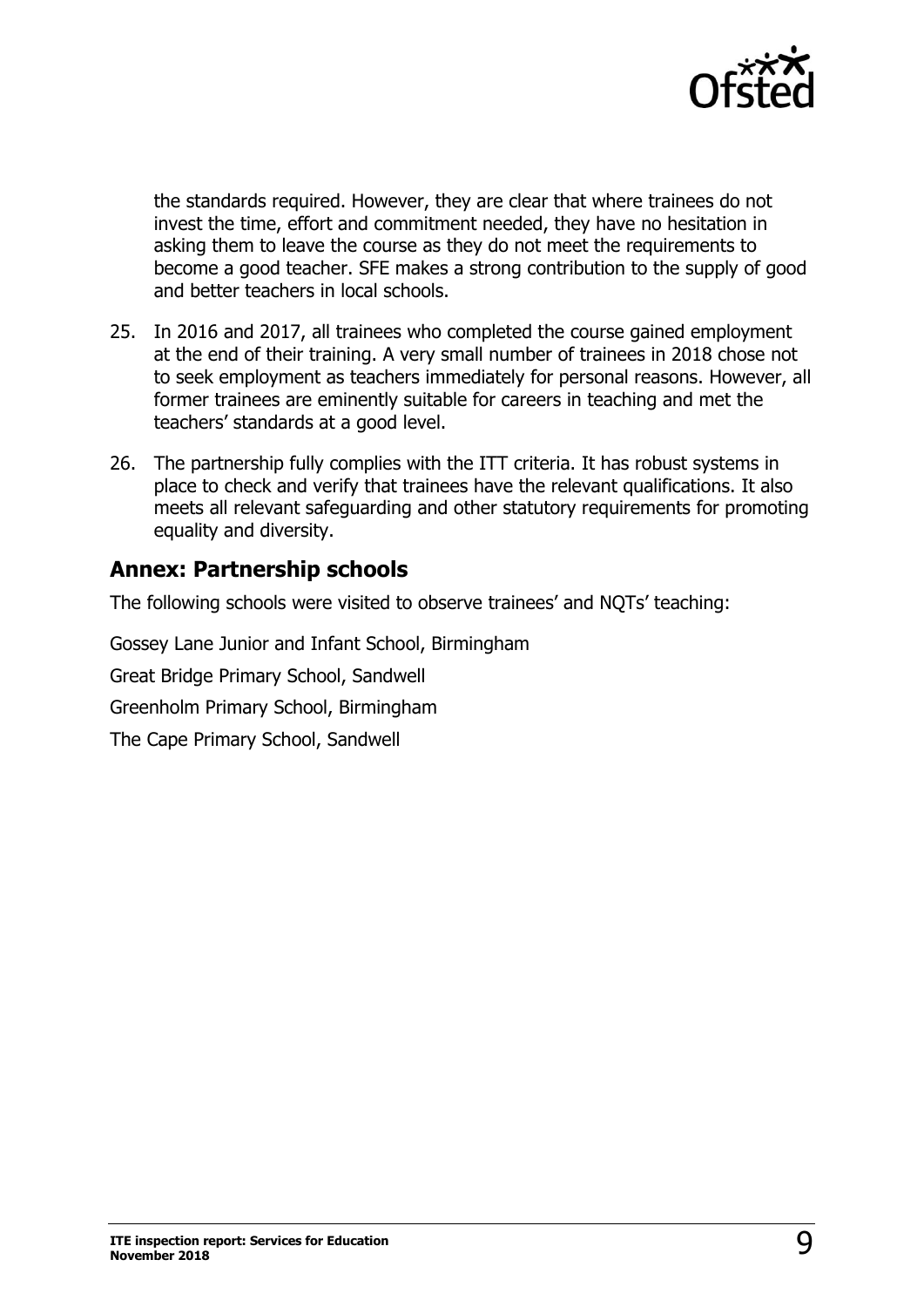

## **ITE partnership details**

| Unique Reference Number     |         | 70180                              |  |
|-----------------------------|---------|------------------------------------|--|
| Inspection number           |         | 10040499                           |  |
| Inspection dates            | Stage 1 | 15 May 2018                        |  |
|                             | Stage 2 | 26 November 2018                   |  |
| Lead inspector              |         | Heather Simpson HMI                |  |
| Type of ITE partnership     |         | <b>SCITT</b>                       |  |
| Phases provided             |         | Primary                            |  |
| Date of previous inspection |         | 26-30 March 2012                   |  |
| Previous inspection report  |         | https://report.ofsted.gov.uk/70180 |  |
|                             |         |                                    |  |
| Provider address            |         | Services for Education             |  |
|                             |         | Unit 3, Holt Court                 |  |
|                             |         | <b>Holt Street</b>                 |  |
|                             |         | Birmingham                         |  |
|                             |         | <b>B7 4AX</b>                      |  |